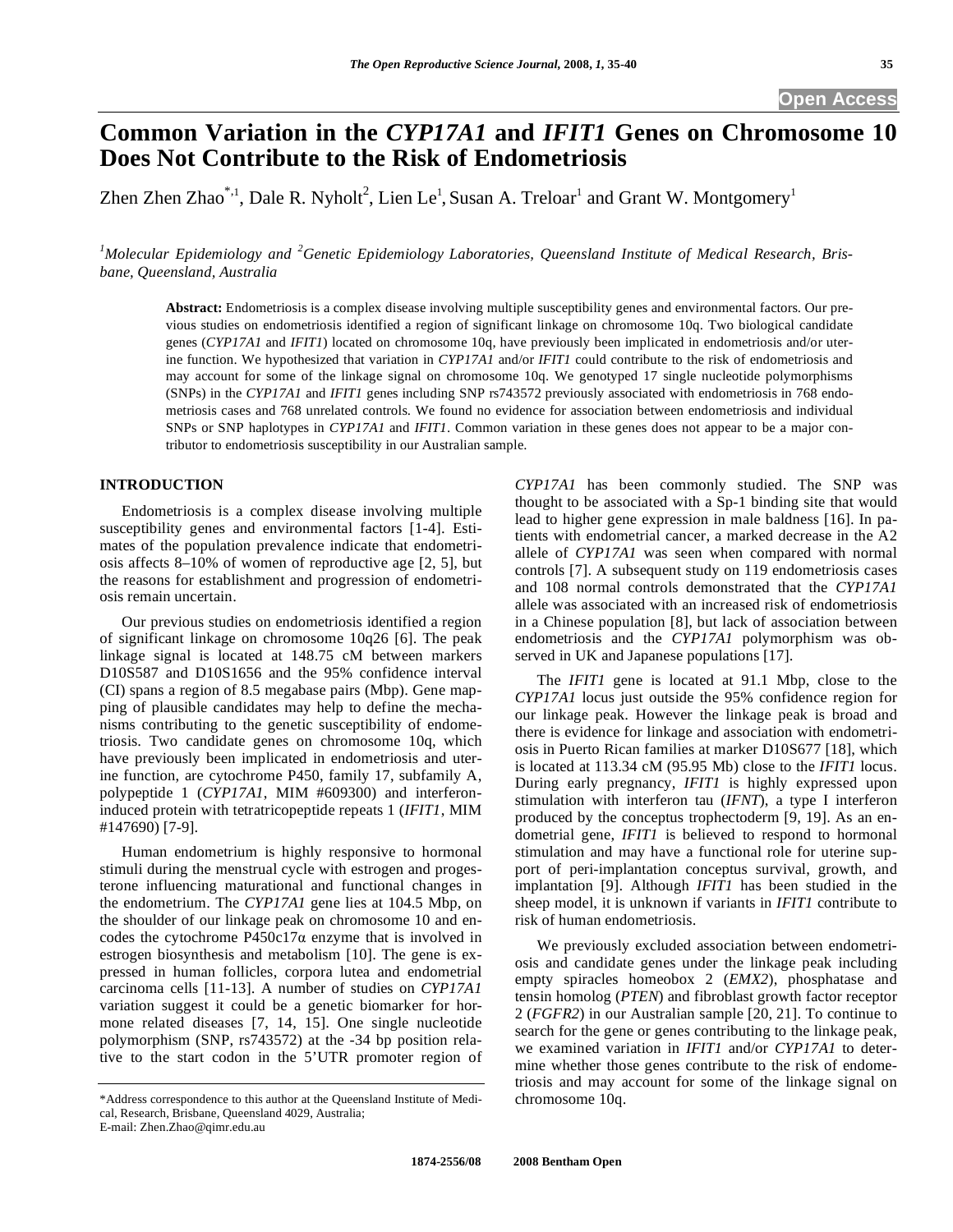### **MATERIALS AND METHODS**

#### **Participants and Sample Collection**

 The project was approved by the Human Research Ethics Committee of the Queensland Institute of Medical Research and the Australian Twin Registry. Women with surgically confirmed endometriosis were selected from each of 768 Australian affected sister pair families as previously described [20]. The sister with the most severe stage of disease was chosen for genotyping. Disease severity was assessed retrospectively from medical records using the revised American Fertility Society (rAFS) classification system [22]. Sixty one percent of cases were classified with minimal to mild endometriosis (rAFS stages I/II). The remaining 39% of cases with moderate to severe (rAFS stages III/IV) endometriosis were more likely to have ovarian endometriosis. A total of 645 cases (84%) were diagnosed at laparoscopy; the remaining cases were mostly diagnosed at hysterectomy, or in a small number of cases at laparotomy or during another procedure.

 The controls were 768 unrelated women who had volunteered for a twin study of gynaecological health [2]. Controls were selected after consideration of the competing issues of ascertainment bias from clinic controls and presence of undiagnosed cases. They were selected from women who selfreported they had never been diagnosed with endometriosis and were therefore considered to be at low risk of having endometriosis. Twins had been asked simply 'have you had endometriosis?'[2]. Additional information from medical records was used where available. Women were also asked whether they had ever had a laparoscopy and/or a hysterectomy and the reasons for each. About 14% of control women reported having a hysterectomy and/or laparoscopy. No evidence of endometriosis was reported at any of these procedures in our control sample [20]. The mean ages  $(\pm SD)$  of the cases and controls at the time of data collection were  $35.6 \pm 9.1$  years (range = 17-65) and  $45.7 \pm 12.2$  (range = 29-90) years respectively. Genomic DNAs were extracted [23], and diluted to a working concentration of 2.5 ng/ $\mu$ l. The case and control DNAs were randomly placed in 384 well PCR plates.

#### **SNP Selection**

 We selected 7 SNPs in the *CYP17A1* gene based upon the allelic association results in endometriosis [8] and allele frequency information from the National Center for Biotechnology Information (NCBI, http://www.ncbi.nlm.nih.gov/). Ten SNPs were selected in the *IFIT1* gene on the basis of the allelic frequency information and SNP distribution across the gene. The chosen *CYP17A1* SNP list comprised two promoter, two intronic, two coding exonic and one 3'UTR SNPs. One 5'UTR promoter, seven intronic and two coding exonic SNPs were chosen in the *IFIT1* gene. All SNP sequences were downloaded from the Chip Bioinformatics database (http://snpper.chip.org/) and the sequences were cross checked in NCBI and Sequenom RealSNP databases (https://www.realsnp.com/) before assay design.

# **Genotyping**

 Multiplex assays were designed using the Sequenom MassARRAY Assay Design software (version 3.0). SNPs were typed using Sequenom iPLEX™ chemistry on a MALDI-TOF Mass Spectrometer. The 2.5 μL PCR reactions

were performed in standard 384-well plates using 10 ng genomic DNA, 0.5 unit of Taq polymerase (Qiagen, Valencia, CA), 500 μmol of each dNTP, and 100 nmol of each PCR primers. Standard PCR thermal cycling conditions and post-PCR extension reactions were carried out as described previously [24]. The iPLEX reaction products were desalted by diluting samples with  $15\mu$ l of water and adding 3 $\mu$ l of resin. The products were spotted on a SpectroChip (Sequenom), and data were processed and analysed in a Compact Mass Spectrometer by MassARRAY Workstation (version 3.4) software (Sequenom).

#### **Statistical Analysis**

 The genotypes were inspected and results were tested for departures from Hardy-Weinberg equilibrium (HWE) separately for cases and controls using Haploview version 3.32 (Whitehead Institute for Biomedical Research, USA). The PLINK program (http://pngu.mgh.harvard.edu/purcell/ plink/) was used to test association between endometriosis and individual SNPs. Global p-values were obtained for each marker or each haplotype by performing 10,000 permutation tests. Haplotype frequencies, linkage disequilibrium (LD) estimates and analysis were determined by Haploview [25] using the default method of Gabriel [26]. A global p-value <0.05 was considered to be statistically significant.

 We performed power calculations for our case-control study assuming a disease (endometriosis) prevalence of 10% using the Genetic Power Calculator [27]. Power calculations were based on 768 unrelated cases and 768 unrelated controls using a significance threshold ( $\alpha$ ) of  $P = 0.01$ .

### **RESULTS**

 Seven SNPs in the *CYP17A1* gene and ten SNPs in the *IFIT1* gene were typed in 768 endometriosis cases and 768 unrelated controls. All SNPs were in Hardy–Weinberg equilibrium. The minor allele frequencies of the *CYP17A1* SNPs ranged from 0.230 to 0.414 in cases and from 0.200 to 0.443 in controls. The minor allele frequencies of the *IFIT1* SNPs ranged from 0.058 to 0.484 in cases and from 0.072 to 0.498 in controls (Table **1**). The minor allele frequency for the key SNP (rs743572) in the *CYP17A1* gene was 0.386 and 0.397 in cases and controls, respectively. There was no significant difference in allele frequency between cases and controls for this key SNP (Table **1**). SNP rs2486758, at the -362 bp position relative to the start codon in the 5'UTR promoter region of *CYP17A1* gene showed nominal evidence of association  $(P < 0.05)$ . However, the difference in allele frequency between cases and controls was small and the effects were not significant after correcting for multiple testing of all SNPs.

 The positions of the SNPs genotyped in the *IFIT1* gene and the *CYP17A1* gene are shown in Fig. (**1a**). A linkage disequilibrium plot of SNPs and common haplotype blocks for the both genes are also shown in Fig. (**1b**,**c**). We found no evidence for association between endometriosis and individual SNPs in either *IFIT1* or *CYP17A1* for either the allelic or the genotypic association tests (Table **1**).

 Stratification of cases according to stage of disease (469 Stage A cases and 768 controls) gave a best point-wise *P*value of 0.02 for SNP rs619824 in the *CYP17A1* gene, but the global result correcting for multiple tests was nonsignificant ( $P = 0.58$ ). Analysis of 296 cases diagnosed with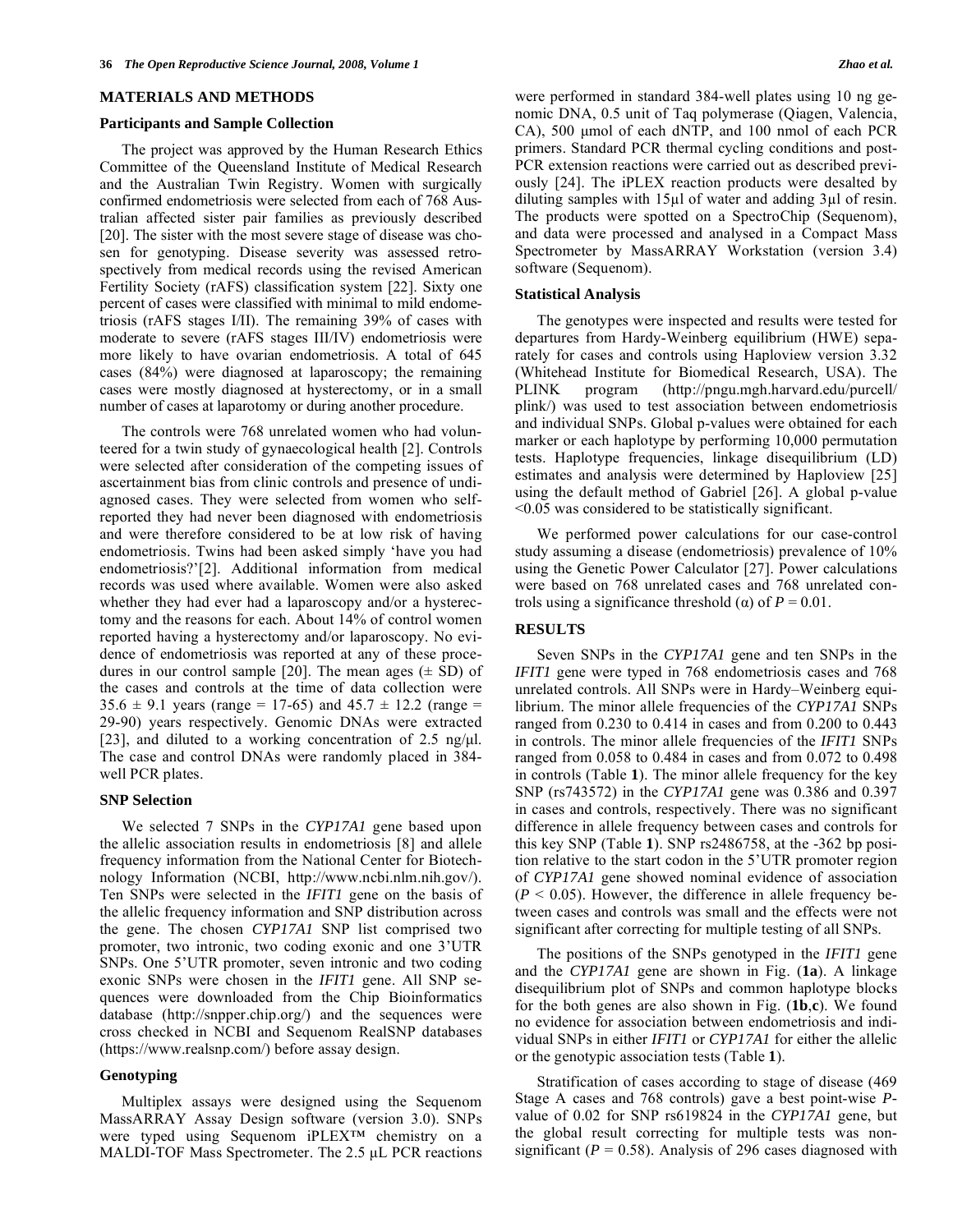| dbSNP ID  | <b>SNP Position</b> | Gene(s)      | Role              | <b>Alleles</b> | <b>MAF-Cases</b> | <b>MAF-Controls</b> | $\chi^2$ | P Value | <b>OR</b> |
|-----------|---------------------|--------------|-------------------|----------------|------------------|---------------------|----------|---------|-----------|
| rs304478  | chr10:91140902      | <b>IFIT1</b> | Promoter          | G>T            | 0.456            | 0.463               | 0.139    | 0.709   | 0.972     |
| rs303218  | chr10:91142573      | <b>IFIT1</b> | Intron            | G>A            | 0.175            | 0.186               | 0.620    | 0.431   | 0.929     |
| rs303217  | chr10:91143679      | <b>IFIT1</b> | Intron            | T>C            | 0.470            | 0.469               | 0.002    | 0.968   | 1.003     |
| rs303216  | chr10:91145166      | <b>IFIT1</b> | Intron            | C>T            | 0.169            | 0.182               | 0.858    | 0.354   | 0.915     |
| rs303215  | chr10:91146811      | <b>IFIT1</b> | Intron            | T>C            | 0.170            | 0.182               | 0.754    | 0.385   | 0.921     |
| rs304484  | chr10:91149303      | <b>IFIT1</b> | Intron            | G>T            | 0.231            | 0.244               | 0.770    | 0.380   | 0.928     |
| rs304485  | chr10:91149890      | <b>IFIT1</b> | Intron            | T>A            | 0.484            | 0.498               | 0.578    | 0.447   | 0.946     |
| rs303212  | chr10:91151335      | <b>IFIT1</b> | Intron            | T>C            | 0.232            | 0.241               | 0.357    | 0.550   | 0.950     |
| rs303211  | chr10:91152477      | <b>IFIT1</b> | Coding exon       | G>A            | 0.058            | 0.072               | 2.581    | 0.108   | 0.790     |
| rs303210  | chr10:91152657      | <b>IFIT1</b> | Coding exon       | C>T            | 0.169            | 0.182               | 0.822    | 0.365   | 0.916     |
| rs619824  | chr10:104571278     | CYP17A1      | 3' UTR            | G>T            | 0.414            | 0.443               | 2.633    | 0.105   | 0.888     |
| rs3740397 | chr10:104582665     | CYP17AI      | Intron (boundary) | C>G            | 0.375            | 0.396               | 1.404    | 0.236   | 0.916     |
| rs4919687 | chr10:104585238     | CYP17A1      | Intron (boundary) | G>A            | 0.347            | 0.359               | 0.539    | 0.463   | 0.946     |
| rs6163    | chr10:104586914     | CYP17AI      | Coding exon       | C>A            | 0.376            | 0.395               | 1.058    | 0.304   | 0.926     |
| rs6162    | chr10:104586971     | CYP17A1      | Coding exon       | G>A            | 0.389            | 0.403               | 0.573    | 0.449   | 0.945     |
| rs743572  | chr10:104587142     | CYP17AI      | 5' UTR            | T>C            | 0.386            | 0.397               | 0.376    | 0.540   | 0.954     |
| rs2486758 | chr10:104587470     | CYP17A1      | 5' UTR            | T>C            | 0.230            | 0.200               | 3.870    | 0.049   | 1.189     |

**Table 1. Association Analysis of 17 SNPs Across the** *IFIT1* **and** *CYP17A1* **Gene Locus Genotyped in 768 Endometriosis Cases and 768 Controls** 

MAF: minor allele frequency.

dbSNP ID: database SNP identification.

UTR: untranslated region**.**

stage B and 768 controls, showed no significant differences between cases and controls for any SNPs typed in the study.

## **DISCUSSION**

 Our results do not support an association between endometriosis and common variation in either *CYP17A1* or *IFIT1*. Although both genes are biological candidates for endometriosis and are located near the peak of our linkage signal on chromosome 10, there was no evidence that variants in either gene were associated with endometriosis or contribute to the linkage signal on chromosome 10q.

 Genetic studies of *CYP17A1* variants to date have followed a defined biological hypothesis suggesting the 5'UTR promoter region SNP (rs743572) is associated with gene expression [16]. While the T allele (rs743572) was found to be associated with increased risk of endometriosis in a study of Chinese women [14], there was no association between *CYP17A1* variants and endometriosis in studies in Brazilian, UK or Japanese populations [17, 28, 29]. Endometriosis is a sex steroid-dependent disease [30]. *CYP17A1* is involved in estrogen biosynthesis and metabolism so that certain genetic polymorphisms in the gene could be associated with increased risk of developing endometriosis. The differences in the results may relate to study power (sample size) or population differences. We estimated power for our case-control study based on total sample of 768 cases and 768 controls. There is over 80% power to detect allele frequency of 0.05, 0.25 and 0.5 contributing a dominant genotype relative risk (GRR) of 1.7, 1.5 and 1.8, respectively. In contrast, when the

sample size changed to total sample of 100 cases and 100 controls, there is only 10% power to detect allele frequency of 0.05, 0.25 and 0.5 contributing the similar genotype relative risk as stated above. These calculations demonstrate our sample has high power to detect novel gene associations of moderate effect. However, because our cases are highly selected in terms of family history, compared to a standard case-control association study, our sample will have considerably more power to detect gene associations.

 We examined variation in *CYP17A1* in cases from families contributing to the linkage peak in this region of chromosome 10q and genotyped 7 *CYP17A1* SNPs including rs743572 in 768 endometriosis and 768 controls. We found no evidence for association with either SNP rs743572 in the promoter of *CYP17A1* or the other 6 SNPs in the gene in our Australian sample. Strong linkage disequilibrium (LD) was detected between SNP rs743572 and the other three SNPs in the gene (rs3740397,  $r^2$ =0.948; rs6163,  $r^2$ =0.958; rs6162,  $r^2$ =0.919) in our sample. It is unlikely that any asymptomatic cases present in the control samples would affect the conclusion from this study for a disease with a prevalence of 8-10% [31].

*IFIT1* is a hormonally responsive gene expressed in sheep endometrium following stimulation with *IFNT* [9, 19]. To test for association between *IFIT1* variants and human endometriosis we typed 10 common *IFIT1* SNPs in our 768 endometriosis cases and 768 unrelated controls. There was no evidence for association between the individual SNPs and endometriosis. Analysis of the SNPs across the *IFIT1* locus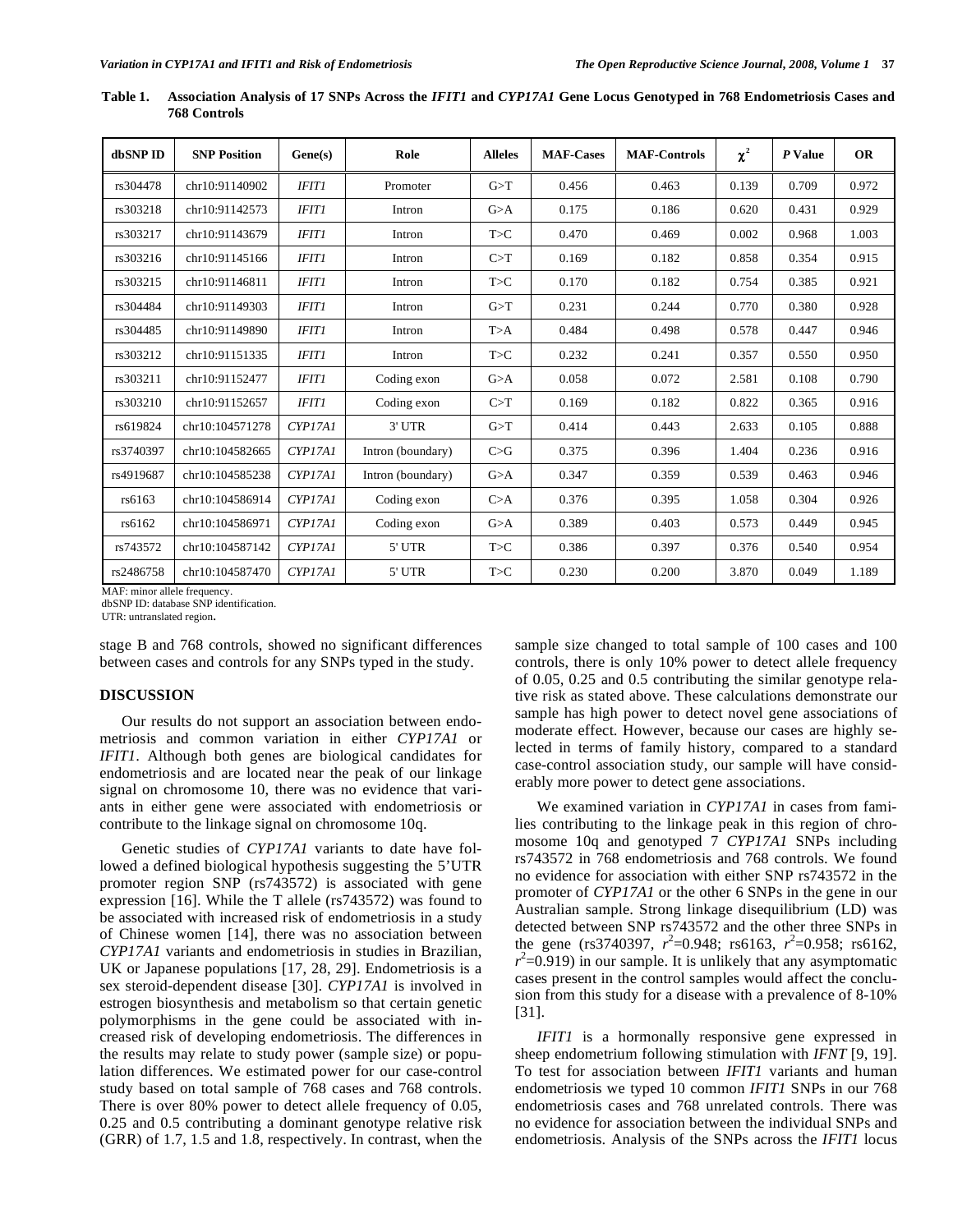

**Fig. (1).** Variants typed in the human *IFIT1* and *CYP17A1* genes (**a**) the genomic structure of the *IFIT1* and *CYP17A1* genes showing the location of the 17 SNPs genotyped (b) the linkage disequilibrium plot of single nucleotide polymorphism estimated as  $\gamma^2$  using Haploview (c) common haplotypes and association analysis with endometriosis. Shading key: white  $\gamma^2=0$ ; shades of grey  $0>\gamma^2<1$ ; black  $\gamma^2=1$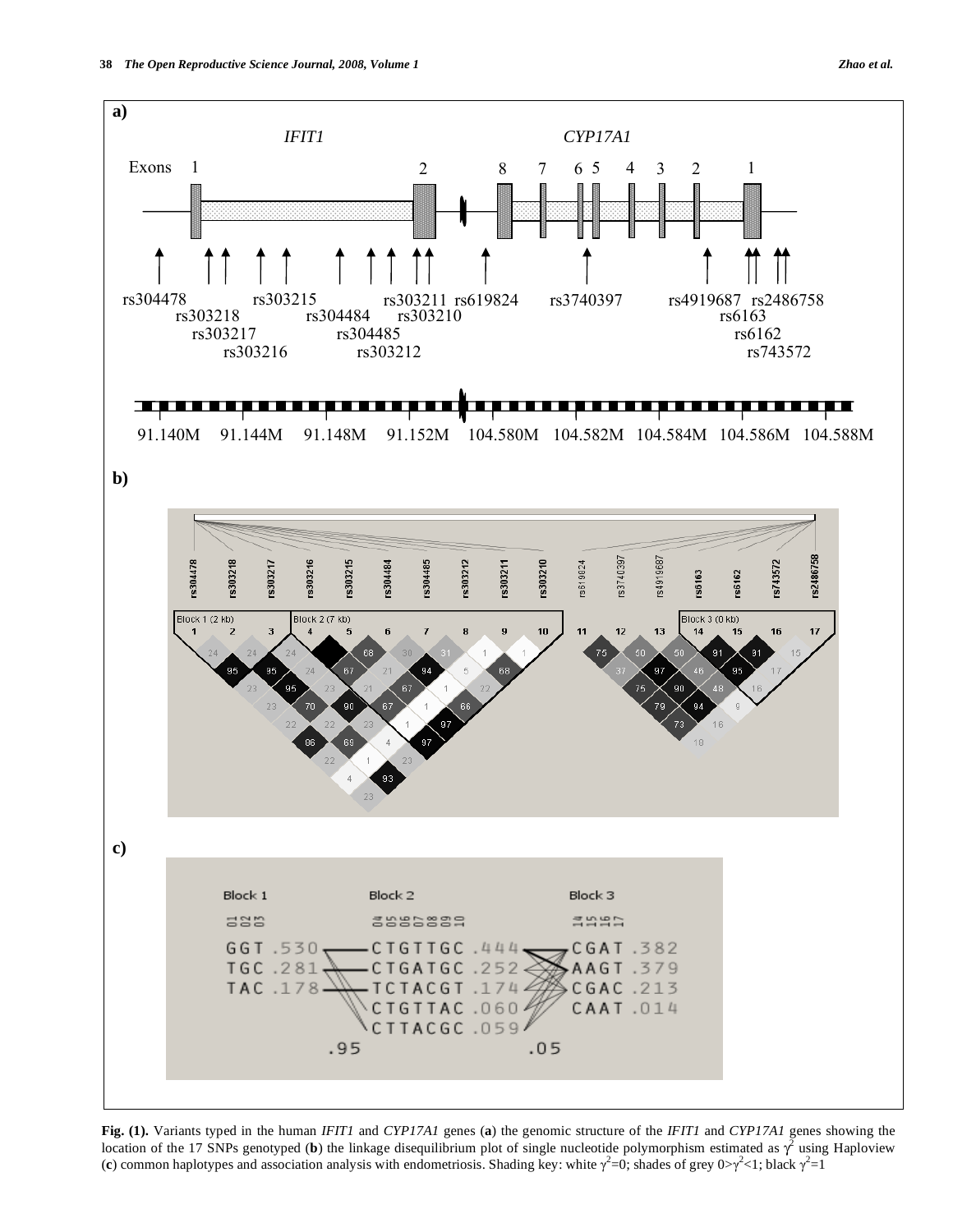showed strong linkage disequilibrium, with two haplotype blocks and three major haplotypes accounting for 87% of the chromosomes in our case samples. Our data also show strong linkage disequilibrium (LD) in two blocks covering most of the gene in our samples (Fig. **1b**). We did not find any evidence for association between SNP haplotype frequencies and endometriosis. *IFIT1* may be important in uterine development and function, but common variation is not associated with risk of endometriosis.

 In this study, we examined the association between endometriosis and individual common SNPs and haplotypes in the *IFIT1* and *CYP17A1* genes on chromosome 10q in an Australian population including a functional SNP in the *CYP17A1* promoter region. Our data does not provide evidence supporting an association between common variation in the *IFIT1* and *CYP17A1* genes and endometriosis susceptibility. We have previously demonstrated significant linkage to endometriosis on chromosome 10q [6]. Results of the present study demonstrate that variation in the *CYP17A1* and *IFIT1* genes does not explain linkage to endometriosis in this region of chromosome 10. Both genes are good candidates for endometriosis but the linkage region spans approximately 8.5 million DNA base pairs and contains over 50 known genes within the 95% confidence interval for the linkage peak. Many of these other genes can also be considered candidates for endometriosis and variation in one or more of these genes may explain the linkage signal in this region. We conclude that common variants in the *IFIT1* and *CYP17A1*  genes do not play a key role in the pathogenesis of endometriosis.

# **ACKNOWLEDGMENTS**

 We thank Dr. Daniel T. O'Connor for confirmation of diagnosis and staging of disease from clinical records of 295 cases; Barbara Haddon for co-ordination of family recruitment, blood and phenotype collection; Anjali Henders, Megan Campbell and staff of the Molecular Epidemiology Laboratory for sample processing and DNA preparation. This study was supported by the Australian Government's Cooperative Research Centre's Program and National Health and Medical Research Council of Australia (339430, 339446).

# **REFERENCES**

- [1] Kennedy S, Mardon H, Barlow D. Familial endometriosis. J Assist Reprod Genet 1995; 12: 32-4.
- [2] Treloar SA, O'Connor DT, O'Connor VM, Martin NG. Genetic influences on endometriosis in an Australian twin sample. Fertil Steril 1999; 71: 701-10.
- [3] Hadfield RM, Mardon HJ, Barlow DH, Kennedy SH. Endometriosis in monozygotic twins. Fertil Steril 1997; 68: 941-2.
- [4] Stefansson H, Geirsson RT, Steinthorsdottir V, *et al*. Genetic factors contribute to the risk of developing endometriosis. Hum Reprod 2002; 17: 555-9.
- [5] Eskenazi B, Warner ML. Epidemiology of endometriosis. Obstet Gynecol Clin North Am 1997; 24: 235-58.
- [6] Treloar SA, Wicks J, Nyholt DR, *et al*. Genomewide linkage study in 1,176 affected sister pair families identifies a significant susceptibility locus for endometriosis on chromosome 10q26. Am J Hum Genet 2005; 77: 365-76.
- [7] Haiman CA, Hankinson SE, Colditz GA, Hunter DJ, De Vivo I. A polymorphism in CYP17 and endometrial cancer risk. Cancer Res 2001; 61: 3955-60.
- [8] Hsieh YY, Chang CC, Tsai FJ, Lin CC, Tsai CH. Estrogen receptor alpha dinucleotide repeat and cytochrome P450c17alpha gene polymorphisms are associated with susceptibility to endometriosis. Fertil Steril 2005; 83: 567-72.
- [9] Gray CA, Abbey CA, Beremand PD, *et al*. Identification of endometrial genes regulated by early pregnancy, progesterone, and interferon tau in the ovine uterus. Biol Reprod 2006; 74: 383-94.
- [10] Picado-Leonard J, Miller WL. Cloning and sequence of the human gene for P450c17 (steroid 17 alpha-hydroxylase/17,20 lyase): similarity with the gene for P450c21. DNA 1987; 6: 439-48.
- [11] Doody KJ, Lorence MC, Mason JI, Simpson ER. Expression of messenger ribonucleic acid species encoding steroidogenic enzymes in human follicles and corpora lutea throughout the menstrual cycle. J Clin Endocrinol Metab 1990; 70: 1041-5.
- [12] Suzuki T, Sasano H, Tamura M, *et al*. Temporal and spatial localization of steroidogenic enzymes in premenopausal human ovaries: in situ hybridization and immunohistochemical study. Mol Cell Endocrinol 1993; 97: 135-43.
- [13] Sugawara T, Nomura E, Fujimoto S. Expression of enzyme associated with steroid hormone synthesis and local production of steroid hormone in endometrial carcinoma cells. J Endocrinol 2004; 180: 135-44.
- [14] Hsieh YY, Chang CC, Tsai FJ, Lin CC, Tsai CH. Cytochrome P450c17alpha 5'-untranslated region \*T/C polymorphism in endometriosis. J Genet 2004; 83: 189-92.
- [15] Olson SH, Bandera EV, Orlow I. Variants in estrogen biosynthesis genes, sex steroid hormone levels, and endometrial cancer: a HuGE review. Am J Epidemiol 2007; 165: 235-45.
- [16] Carey AH, Waterworth D, Patel K, *et al*. Polycystic ovaries and premature male pattern baldness are associated with one allele of the steroid metabolism gene CYP17. Hum Mol Genet 1994; 3: 1873-6.
- [17] Asghar T, Yoshida S, Nakago S, *et al*. Lack of association between endometriosis and the CYP17 MspA1 polymorphism in UK and Japanese populations. Gynecol Endocrinol 2005; 20: 59-63.
- [18] Flores I, Mandal D, Bailey-Wilson J. Search for endometriosis susceptibility genes in Puerto Rico. Abstract 1905, American Society of Human Genetics meeting, Toronto. 2004.
- [19] Kim S, Choi Y, Bazer FW, Spencer TE. Identification of genes in the ovine endometrium regulated by interferon tau independent of signal transducer and activator of transcription 1. Endocrinology 2003; 144: 5203-14.
- [20] Treloar SA, Zhao ZZ, Le L, *et al*. Variants in EMX2 and PTEN do not contribute to risk of endometriosis. Mol Hum Reprod 2007; 13: 587-94.
- [21] Zhao ZZ, Pollock PM, Thomas S, *et al*. Common variation in the fibroblast growth factor receptor 2 gene is not associated with endometriosis risk. Hum Reprod 2008; 23: 1661-8.
- [22] Revised American Fertility Society classification of endometriosis: 1985. Fertil Steril 1985; 43: 351-2.
- [23] Miller SA, Dykes DD, Polesky HF. A simple salting out procedure for extracting DNA from human nucleated cells. Nucleic Acids Res 1988; 16: 1215.
- [24] Zhao ZZ, Nyholt DR, Le L, *et al*. KRAS variation and risk of endometriosis. Mol Hum Reprod 2006; 12: 671-6.
- [25] Barrett JC, Fry B, Maller J, Daly MJ Haploview: analysis and visualization of LD and haplotype maps. Bioinformatics 2005; 21: 263-5.
- [26] Gabriel SB, Schaffner SF, Nguyen H, *et al*. The structure of haplotype blocks in the human genome. Science 2002; 296: 2225-9.